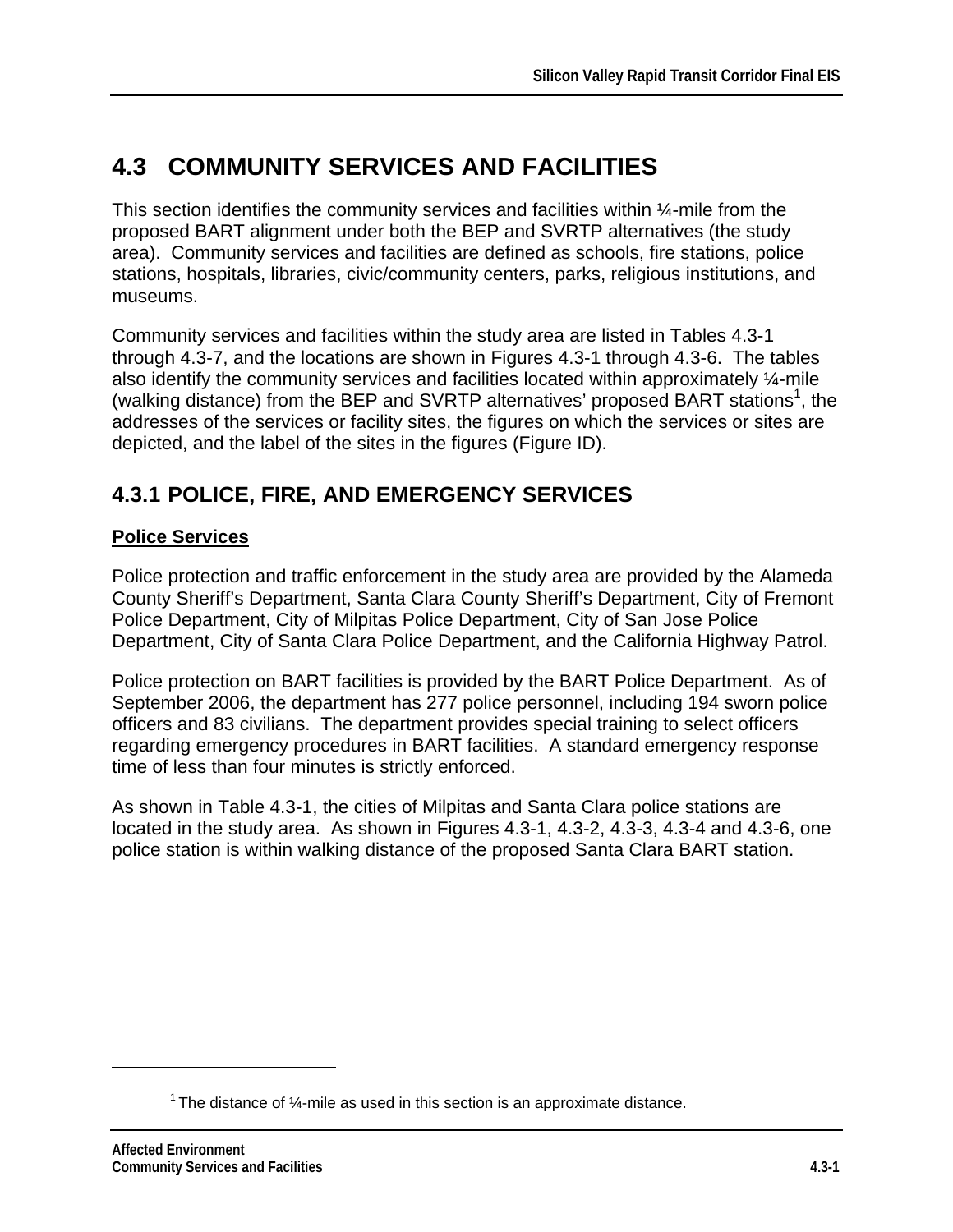

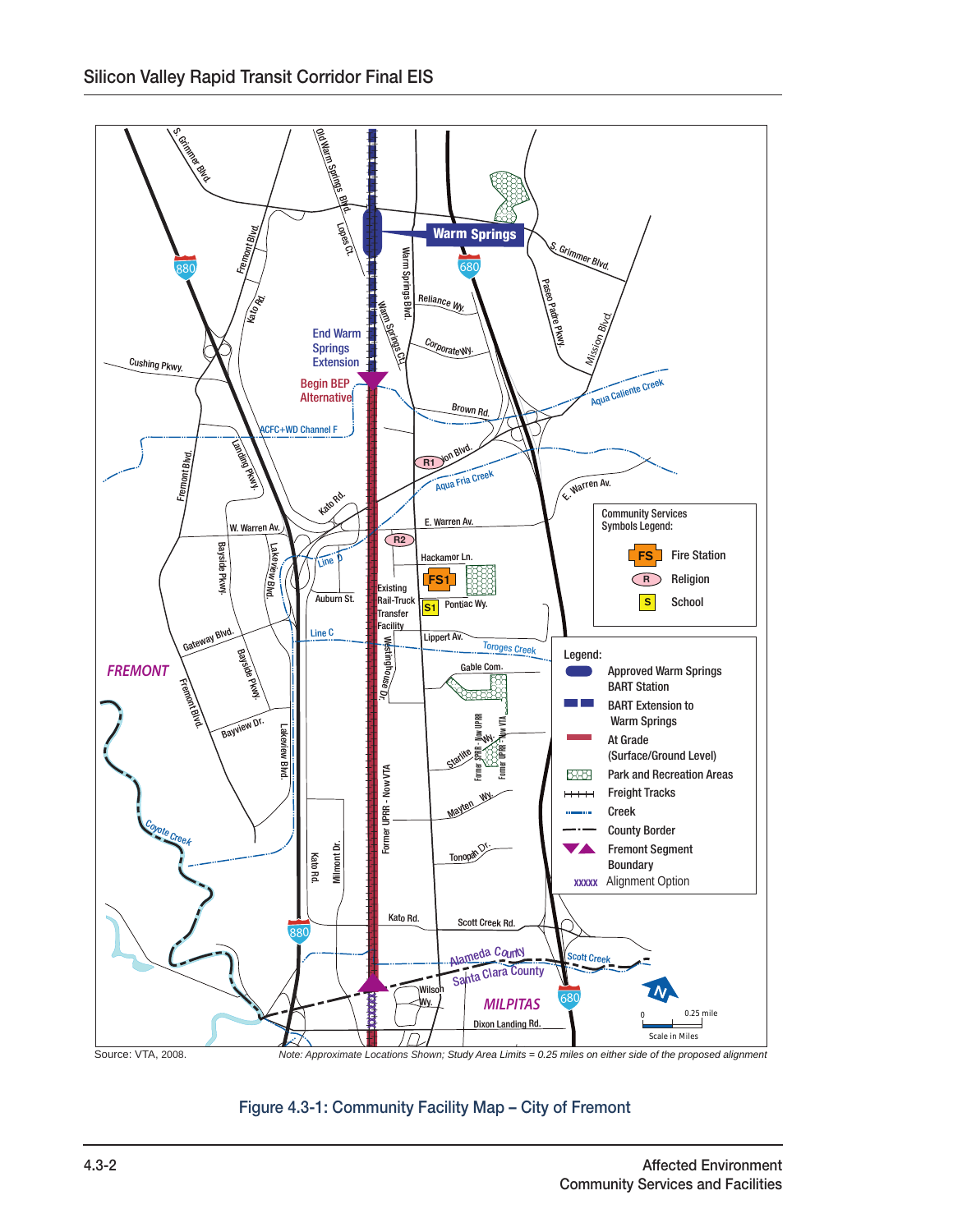

#### Figure 4.3-2: Community Facility Map – City of Milpitas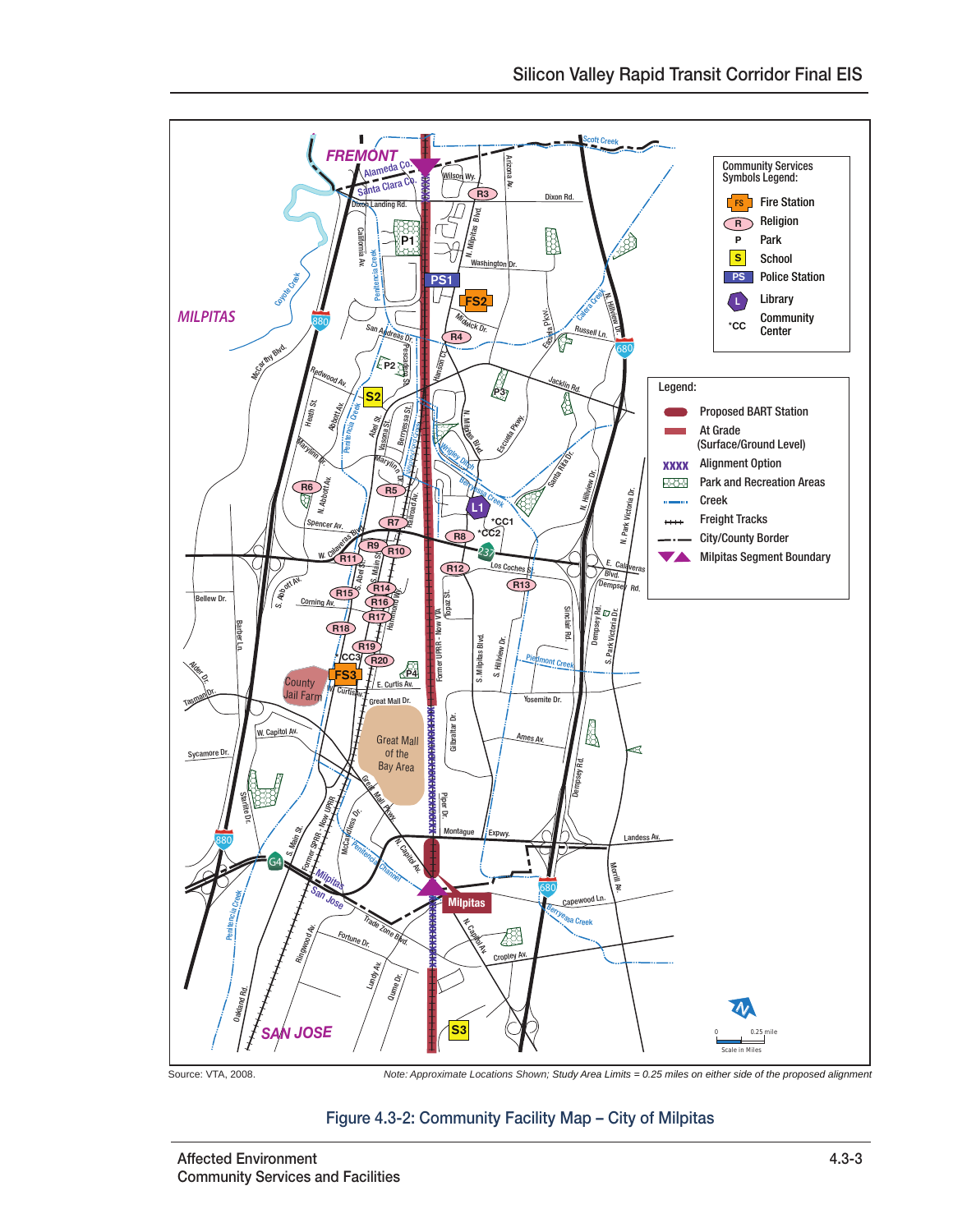



N. 24th St.

N. 28th St.

130

E. St. James St.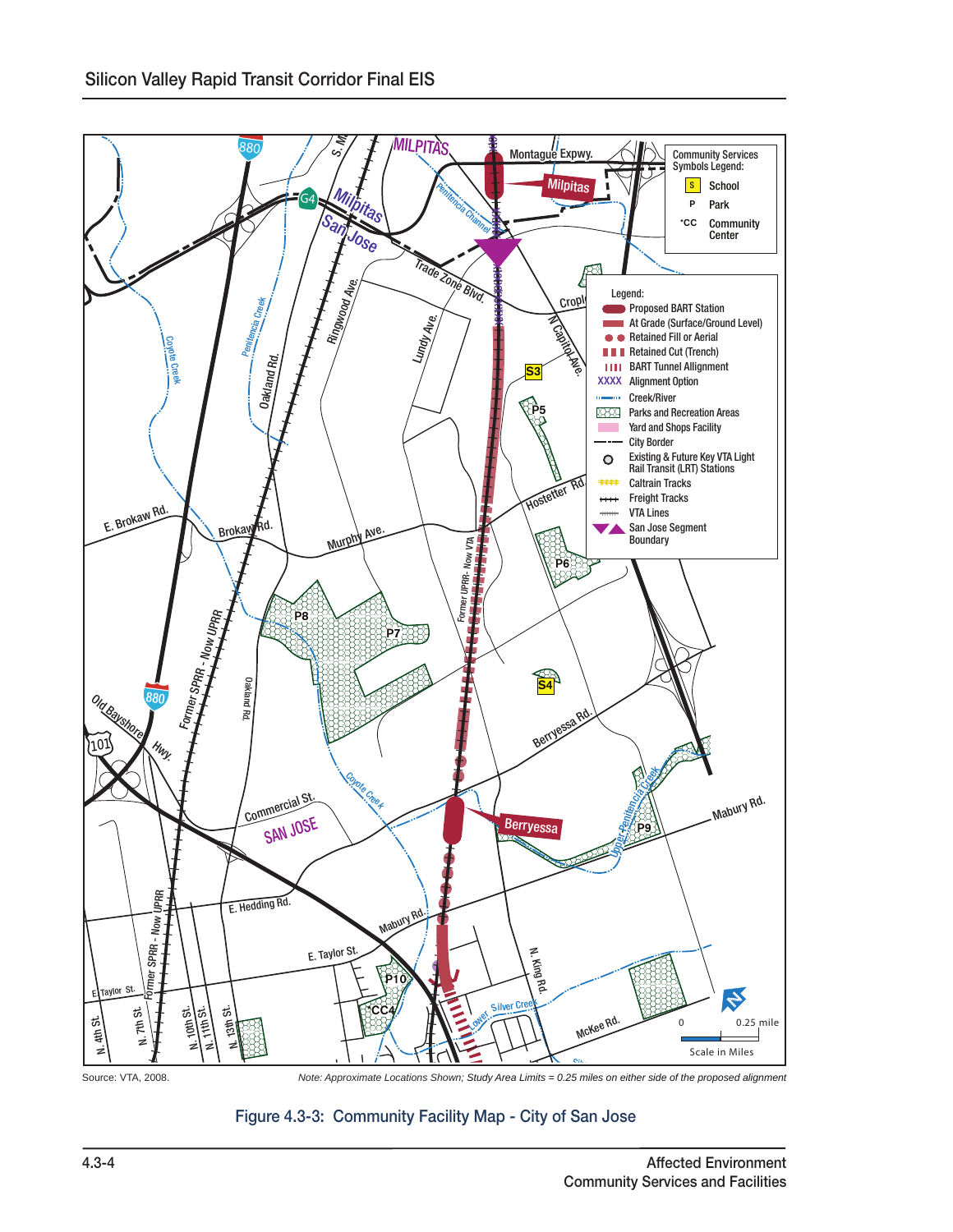

Source: VTA, 2008.

*Note: Approximate Locations Shown; Study Area Limits = 0.25 miles on either side of the proposed alignment*

Figure 4.3-4: Community Facility Map - City of San Jose (continued)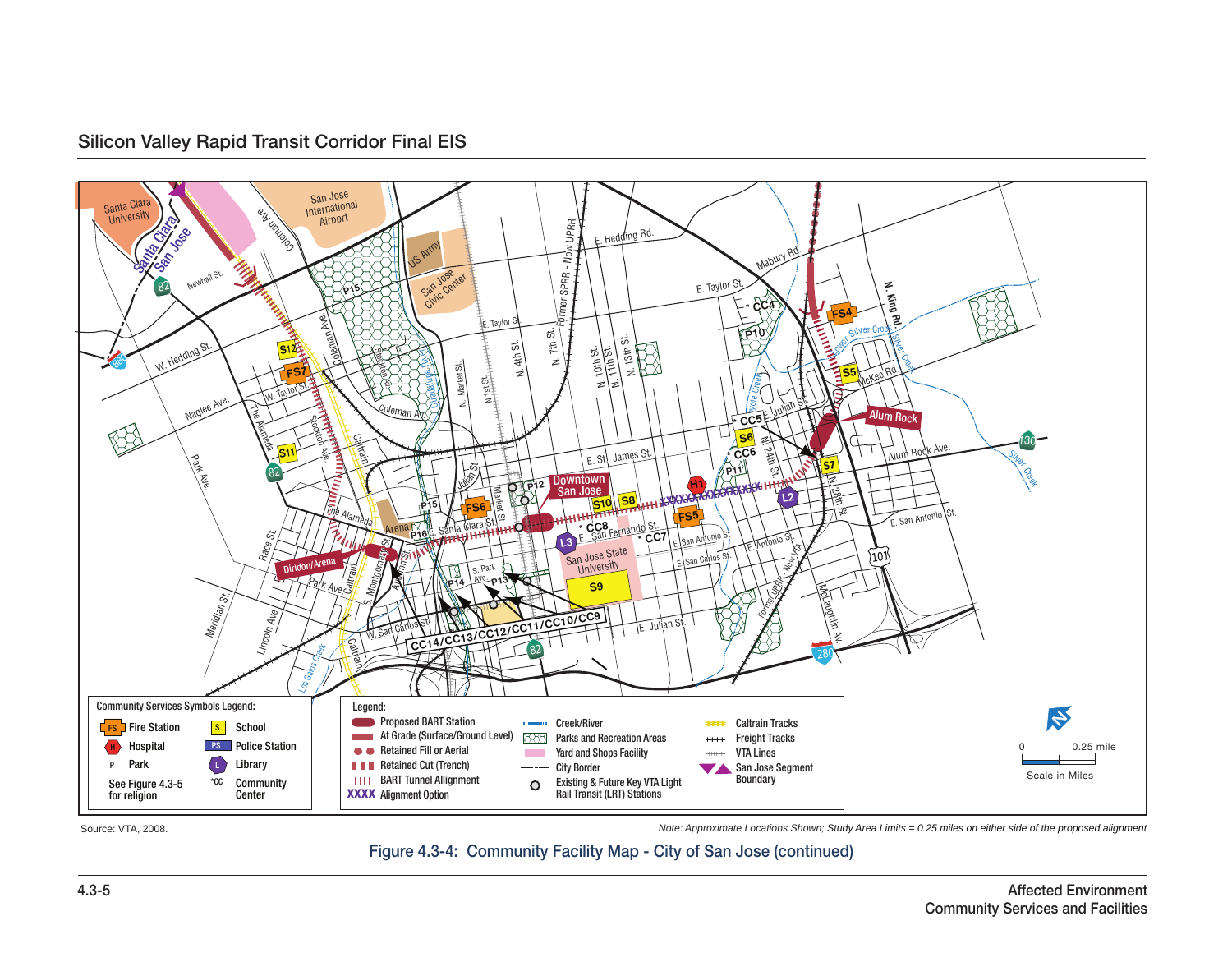#### Silicon Valley Rapid Transit Corridor Final EIS



Source: VTA, 2008.

*Note: Approximate Locations Shown; Study Area Limits = 0.25 miles on either side of the proposed alignment*

Figure 4.3-5: Community Facility Map – Religious Institutions – City of San Jose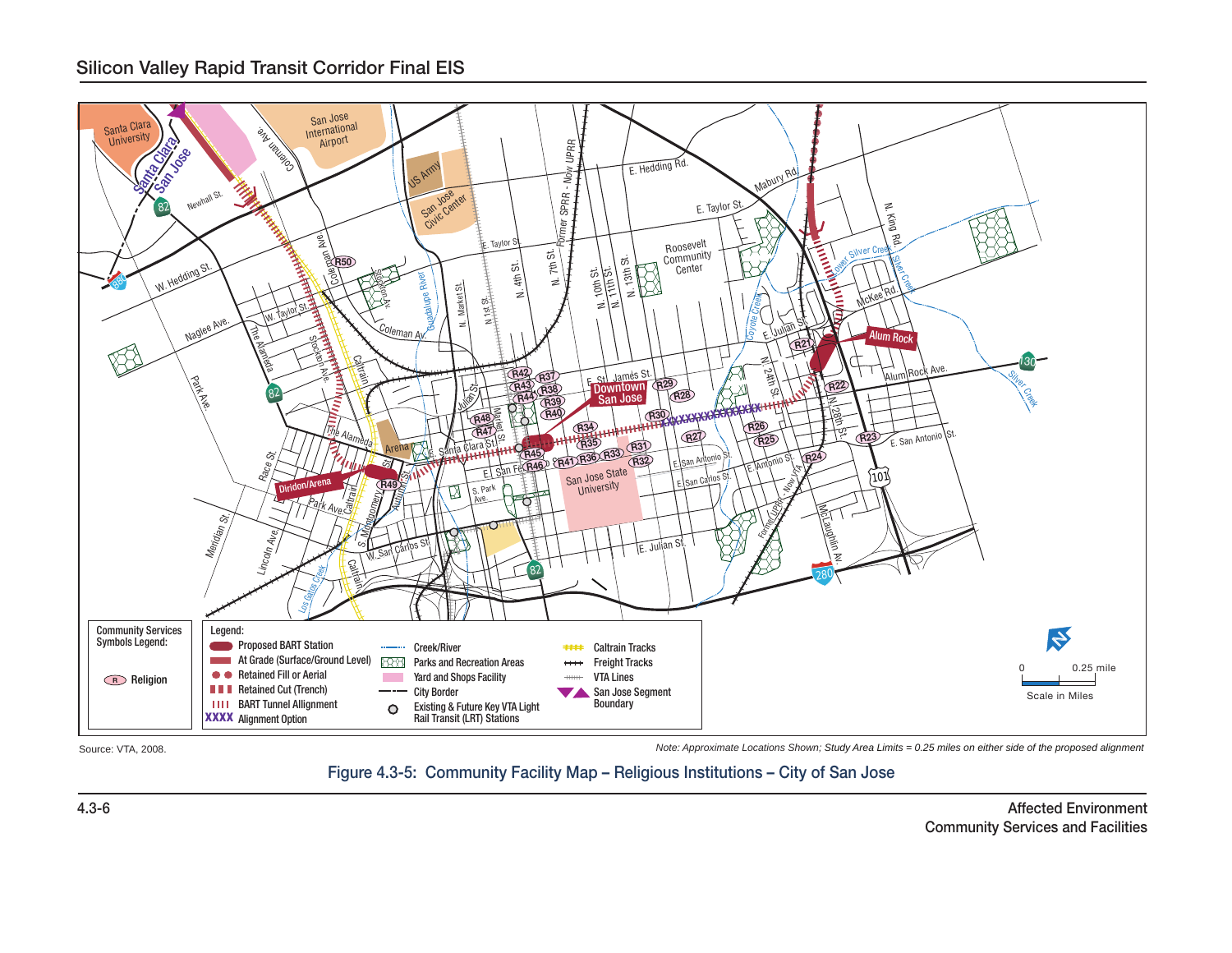

Source: VTA, 2008.

Note: Approximate Locations Shown; Study Area Limits= 0.25 miles on either side of the proposed alignment

Figure 4.3-6: Community Facility Map - City of Santa Clara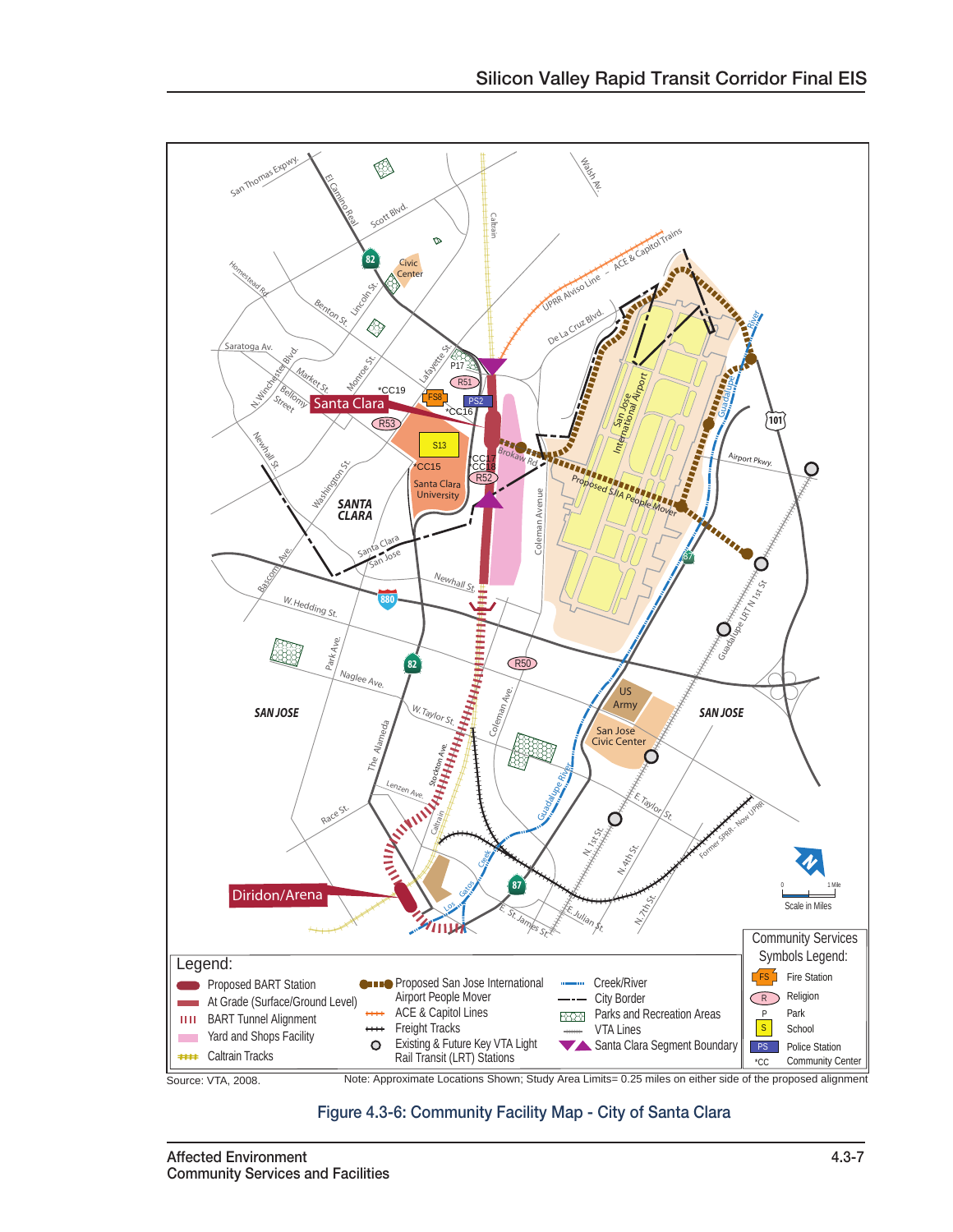| <b>Figure</b><br>ID | <b>Figure</b><br><b>Number</b> | <b>Facility in the</b><br><b>Study Area</b> | Location                                     |  |  |
|---------------------|--------------------------------|---------------------------------------------|----------------------------------------------|--|--|
| PS <sub>1</sub>     | $4.3 - 2$                      | <b>Milpitas Police Station</b>              | 1275 North Milpitas Boulevard, Milpitas      |  |  |
| PS <sub>2</sub>     | $4.3 - 6$                      | Santa Clara Police Department               | 601 El Camino Real, Santa Clara <sup>a</sup> |  |  |

 **Table 4.3-1: Police Facilities in the Study Area** 

<sup>a</sup> Located within 1⁄4-mile from the proposed Santa Clara Station. Source: VTA, 2008.

### **Fire Protection and Emergency Response Service**

Fire protection services and emergency medical rescue in the study area are provided by the cities of Fremont, Milpitas, San Jose, and Santa Clara. These cities maintain mutual aid agreements with the area, municipal, and county fire departments through the Santa Clara County Local Mutual Aid Plan, as well as with the California Department of Forestry and Fire Protection.

As shown in Table 4.3-2, one fire station in Fremont, two fire stations in Milpitas, four fire stations in San Jose, and one fire station in the Santa Clara are located in the study area. As shown in Figure 4.3-4 and noted in Table 4.3-2, San Jose Fire Station 1 is located within walking distance of the proposed Downtown San Jose Station.

| <b>Figure</b>   | <b>Figure</b> |                                    |                                                |
|-----------------|---------------|------------------------------------|------------------------------------------------|
| ID              | <b>Number</b> | <b>Facility in the Study Area</b>  | Location                                       |
| FS <sub>1</sub> | $4.3 - 1$     | <b>Fremont Fire Station 5</b>      | 55 Hackamore Lane, Fremont                     |
| FS <sub>2</sub> | $4.3 - 2$     | <b>Milpitas Fire Station 3</b>     | 45 Midwick Street, Milpitas                    |
| FS <sub>3</sub> | $4.3 - 2$     | <b>Milpitas Fire Station 1</b>     | 777 South Main Street, Milpitas                |
| FS4             | $4.3 - 4$     | San Jose Fire Station 34           | 1634 Las Plumas Avenue, San Jose               |
| FS <sub>5</sub> | $4.3 - 4$     | San Jose Fire Station 8            | 802 East Santa Clara Street, San Jose          |
| FS <sub>6</sub> | $4.3 - 4$     | San Jose Fire Station 1            | 201 North Market Street, San Jose <sup>a</sup> |
| FS7             | $4.3 - 4$     | San Jose Fire Station 7            | 800 Emory Street, San Jose                     |
| FS <sub>8</sub> | $4.3 - 6$     | City of Santa Clara Fire Station 1 | 777 Benton Street, Santa Clara                 |

**Table 4.3-2: Fire Department Facilities in the Study Area** 

<sup>a</sup> Located within ¼-mile from the proposed Downtown San Jose Station. Source: VTA, 2008.

The fire protection services of each city in the study area are discussed below.

### **City of Fremont**

The Fremont Fire Department has 11 fire stations, one of which is within the study area (see Table 4.3-2).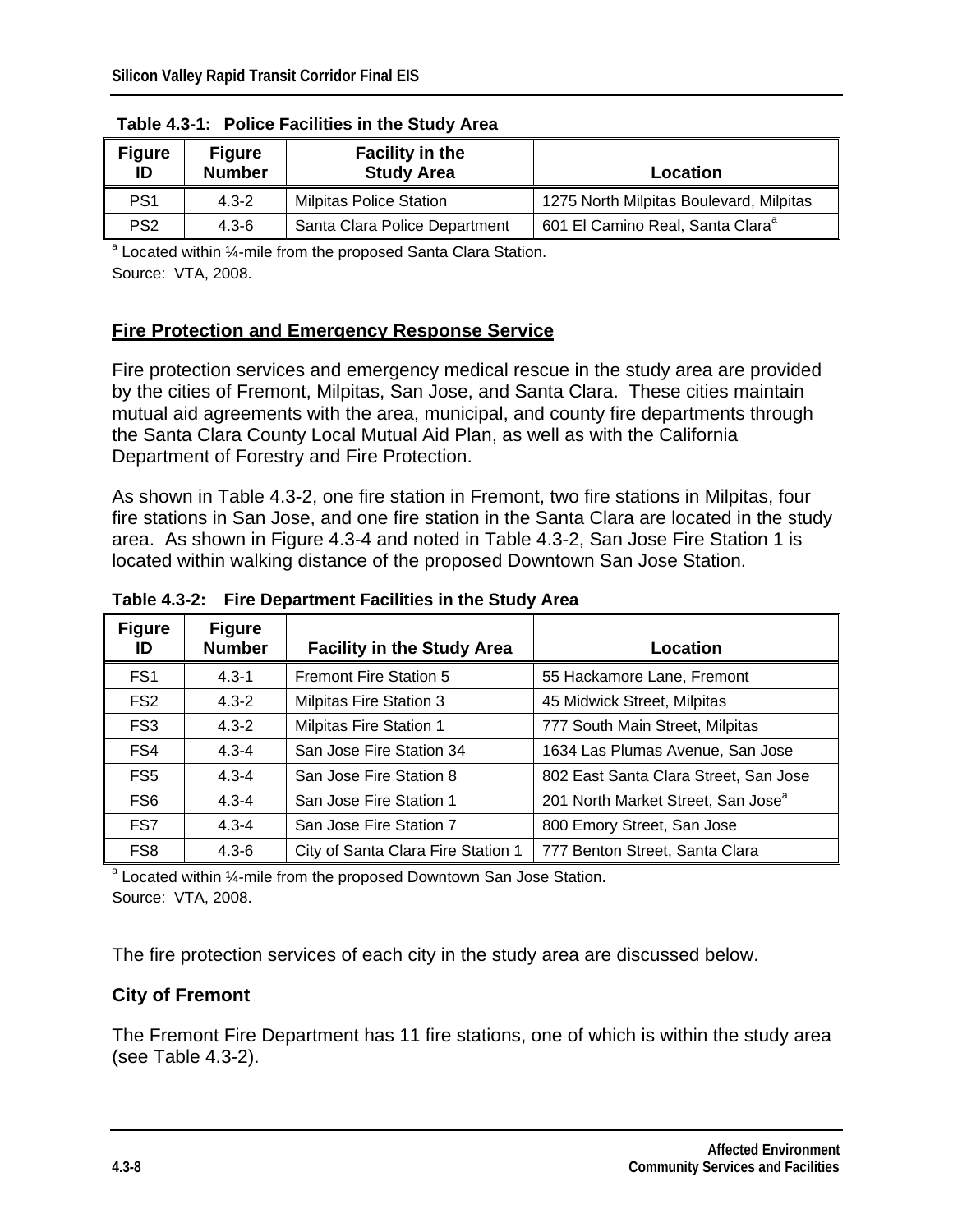■ Fire Station 5, located at 55 Hackamore Lane serves the study area from South Grimmer Boulevard south to Dixon Landing Road. This fire station has its own fire engine and is capable at all times of providing fire protection, fire rescue, and emergency response, including emergency medical services.

### **City of Milpitas**

The Milpitas Fire Department has four fire stations, two of which are in the study area (see Table 4.3-2). Each fire station has its own fire truck and is capable at all times of providing fire protection, fire rescue, and emergency response, including emergency medical services.

- Fire Station 1, located at 777 South Main Street, is the largest of the Milpitas fire stations and serves the area from Calaveras Boulevard to Montague Expressway.
- Fire Station 3, located at 45 Midwick Street serves the area from Dixon Landing Road to Calaveras Boulevard.

### **City of San Jose**

The San Jose Fire Department provides fire protection and emergency services to the entire city. Each fire station is capable at all times of providing fire protection, fire rescue, and emergency response, including emergency medical services. There is a fire engine housed at each station. As shown in Table 4.3-2, there are four fire stations in the City of San Jose located within the study area.

- Fire Station 1, located at 201 North Market Street, is staffed 24 hours a day. Within the study area, this station handles calls from I-280 and north to the city limits.
- Fire Station 7, located at 800 Emory Street, is a single-engine company staffed 24 hours a day. This station serves the study area in the area from Newhall to Taylor streets.
- Fire Station 8, located at 802 East Santa Clara Street, is a single-engine company staffed 24 hours a day. Within the study area, this station handles calls in the area from Mabury Street to I-280 and US 101, encompassing the downtown area.
- Fire Station 34, located at 1634 Las Plumas Avenue, is staffed 24 hours a day. Within the study area, this station handles calls from US 101 to I-680 and from I-280, to Sierra Road.

### **City of Santa Clara**

The Santa Clara Fire Department provides fire protection and emergency services to the entire City. As shown in Table 4.3-2, Fire Station 1 is located in the study area.

■ Fire Station 1, located at 777 Benton Street, is staffed 24 hours a day.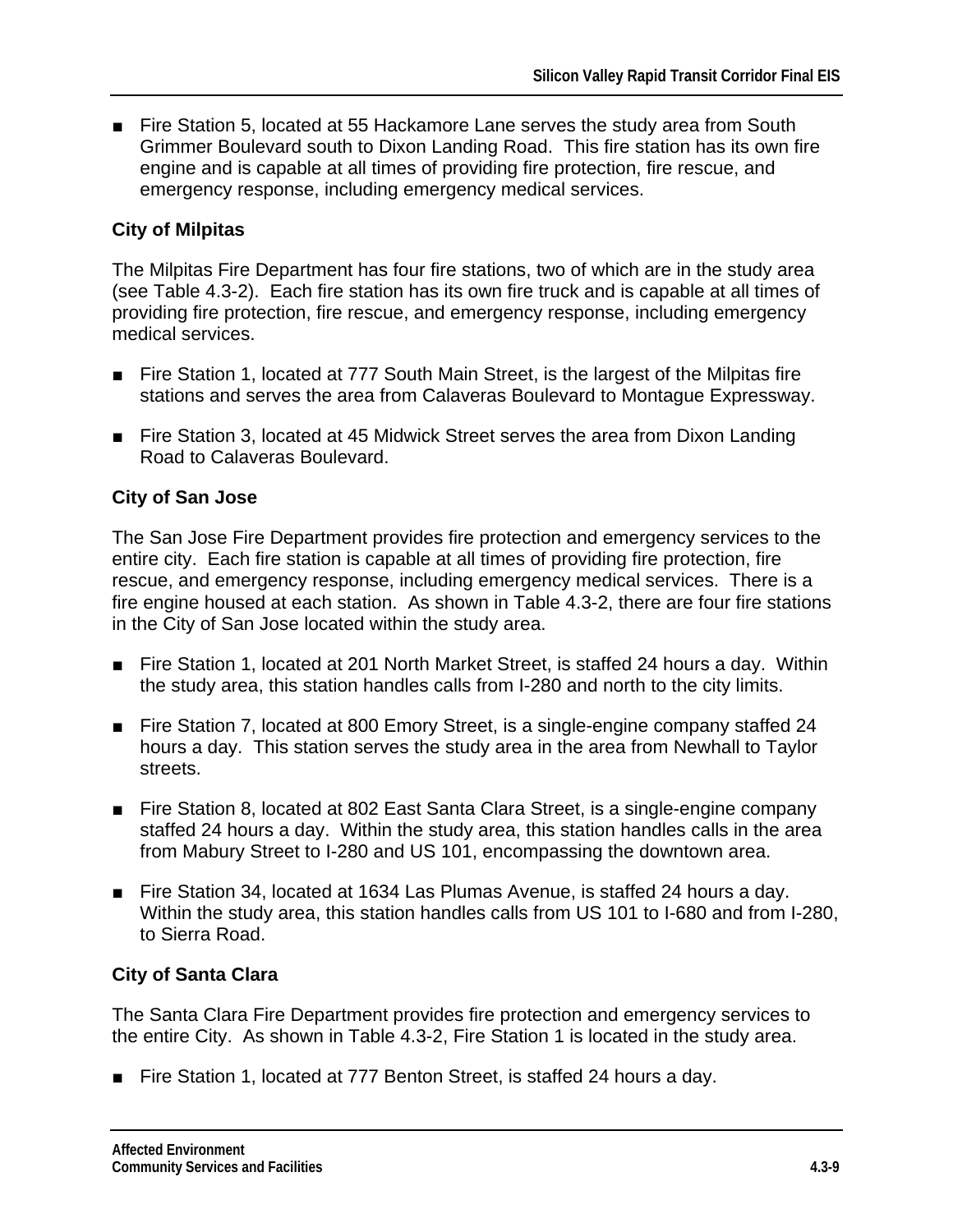## **4.3.2 PUBLIC AND COMMUNITY FACILITIES**

### **Hospitals**

There are no hospitals located within the study area.

### **Schools**

Public school districts in the study area include the Fremont Unified School District, Milpitas Unified School District, Berryessa Union School District, Orchard Elementary School District, East Side High School District, San Jose Unified School District, and Santa Clara Unified School District. In addition to public schools, three private schools in San Jose are within the study area. These schools are Saint Patrick Elementary School, the Five Wounds Catholic Elementary School, and the Bellarmine Preparatory High School (see Table 4.3-3).

In total, one elementary school in Fremont, one elementary school in Milpitas, six elementary schools in San Jose, and three high schools in San Jose are within the study area. These schools are listed in Table 4.3-3 and shown in Figures 4.3-1 to 4.3-4 and 4.3-6. As noted in Table 4.3-3, one high school and three elementary schools are within walking distance (¼-mile) of a proposed BART station.

There are also two universities located within ¼-mile of a proposed BART station. San Jose State University (SJSU), a California State University with an enrollment of over 26,000 students, is located at One Washington Square in San Jose. Santa Clara University, with an enrollment of just over 8,000 students, is a private Jesuit university located at 500 El Camino Real in Santa Clara.

### **Civic, Community, and Cultural Facilities**

There are 19 civic, community, and cultural facilities located in the study area (see Table 4.3-4). As shown in Table 4.3-4 and Figures 4.3-4 and 4.3-6, 12 of these facilities (nine in San Jose; three in Santa Clara) are located within walking distance of a proposed BART station. The study area also includes the SES Portuguese Society Hall and the Santa Clara County Superior Court in the City of Santa Clara.

The City of Milpitas Civic Center, City Hall, and Senior Center are within the study area. The City of San Jose has the Watson Community Center, Roosevelt Community Center, Grace Baptist Church Community Center, Portuguese Band and Social Center and the San Jose City Hall.

The San Jose portion of the study area also contains a variety of cultural and entertainment attractions. Downtown San Jose museums include the San Jose Museum of Art and the Tech Museum of Innovation. Other cultural facilities in downtown San Jose include the HP Pavilion, San Jose Center for Performing Arts, San Jose Civic Auditorium, and the San Jose McEnery Convention Center.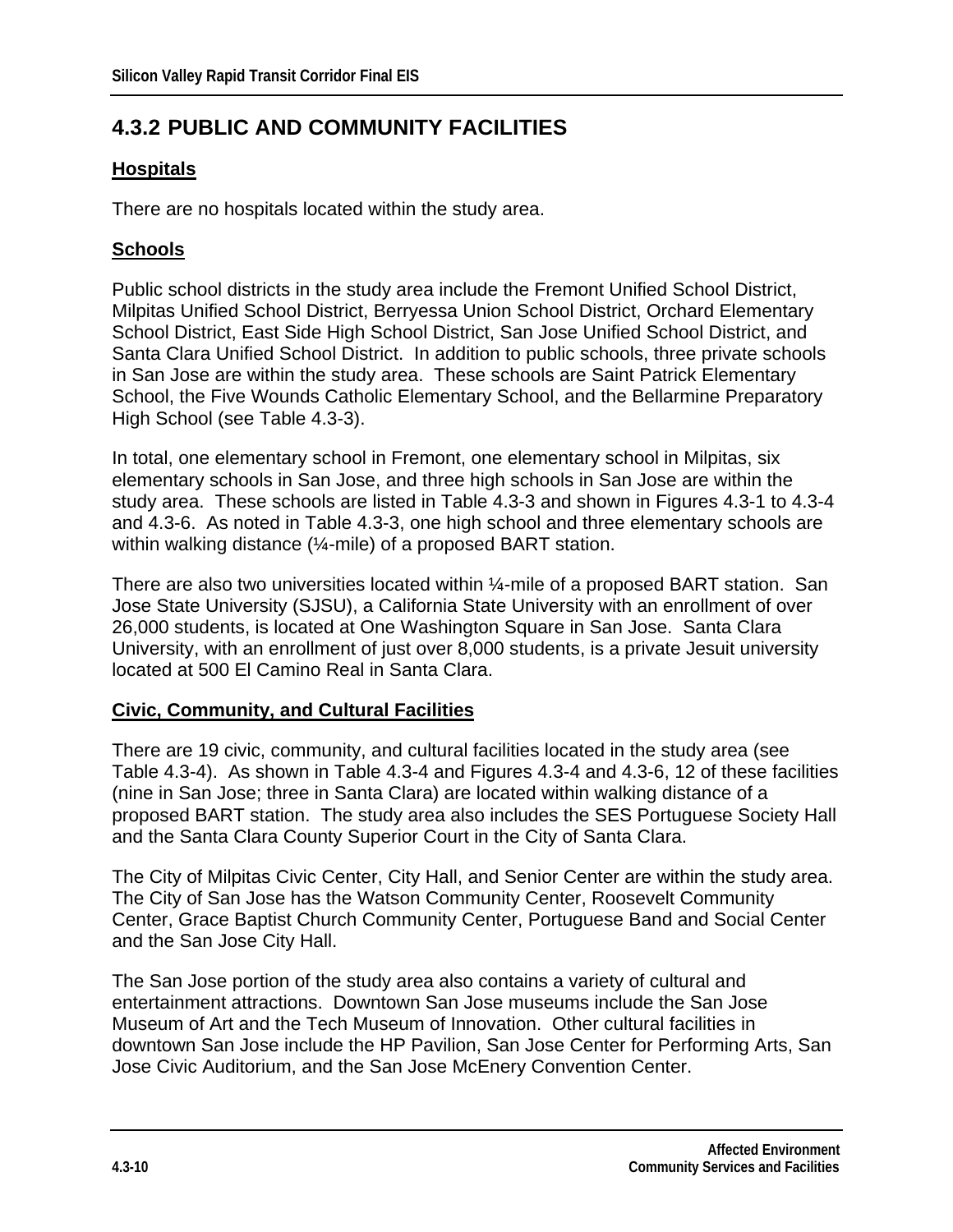Cultural and entertainment attractions within the Santa Clara portion of the study area include the de Saisset Museum and the Mayer Theater.

| <b>Figure</b><br>ID | <b>Figure</b><br><b>Number</b> | <b>Facility in the Study Area</b>                | Location                                                 |
|---------------------|--------------------------------|--------------------------------------------------|----------------------------------------------------------|
| S <sub>1</sub>      | $4.3 - 1$                      | <b>Warm Springs Elementary</b><br>School         | 47370 Warm Springs Boulevard,<br>Fremont                 |
| S <sub>2</sub>      | $4.3 - 2$                      | <b>Curtner Elementary School</b>                 | 275 Redwood Avenue, Milpitas                             |
| S <sub>3</sub>      | $4.3 - 2, 4.3 - 3$             | <b>Brooktree Elementary School</b>               | 1781 Olive Tree Drive, San Jose                          |
| S4                  | $4.3 - 3$                      | Vinci Park Elementary School                     | 1311 Vinci Park Way, San Jose                            |
| S <sub>5</sub>      | $4.3 - 4$                      | Anne Darling Elementary School                   | 333 N 33 <sup>rd</sup> Street, San Jose                  |
| S6                  | $4.3 - 4$                      | San Jose High Academy                            | 275 North 24 <sup>th</sup> Street, San Jose <sup>a</sup> |
| S7                  | $4.3 - 4$                      | Five Wounds Catholic<br><b>Elementary School</b> | 1390 Five Wounds Lane, San Jose <sup>a</sup>             |
| S <sub>8</sub>      | $4.3 - 4$                      | Saint Patrick Elementary School                  | 51 North 9 <sup>th</sup> Street, San Jose <sup>b</sup>   |
| S <sub>9</sub>      | $4.3 - 4$                      | San Jose State University                        | One Washington Square, San Jose <sup>b</sup>             |
| S <sub>10</sub>     | $4.3 - 4$                      | Horace Mann Elementary School                    | 55 North 7 <sup>th</sup> Street, San Jose <sup>b</sup>   |
| S <sub>11</sub>     | $4.3 - 4$                      | Downtown College Prep -<br><b>Charter School</b> | 1460 the Alameda, San Jose                               |
| S <sub>12</sub>     | $4.3 - 4$                      | <b>Bellarmine Preparatory High</b><br>School     | 850 Elm Street, San Jose                                 |
| S <sub>13</sub>     | $4.3 - 6$                      | Santa Clara University                           | 500 El Camino Real, Santa Clara <sup>c</sup>             |

**Table 4.3-3: Schools in the Study Area** 

a Located within 1/<sub>4</sub>-mile from the proposed Alum Rock Station.

<sup>b</sup> Located within ¼-mile from the proposed Downtown San Jose Station.

<sup>c</sup> Located within 1⁄4-mile from the proposed Santa Clara Station.

Source: VTA, 2008.

### **Libraries**

As shown in Table 4.3-5, the Milpitas Community Library, East San Jose Carnegie Branch Library, and the Dr. Martin Luther King Jr. Library are within the study area. The latter two, as noted in Table 4.3-5 and shown in Figure 4.3-4, are located within walking distance of a proposed BART station. The East San Jose Carnegie Branch Library is currently closed. A new library, constructed at the same location, is expected to open in 2009.

### **Parks and Recreational Facilities**

Santa Clara County and the cities of Milpitas, San Jose, and Santa Clara parks and recreation departments provide a variety of park facilities in the study area, including neighborhood parks, county parks, golf courses, and community gardens. There are 17 parks and recreational facilities in the study area, including one municipal golf course (see Table 4.3-6). Four parks are located in the City of Milpitas, 12 parks are located in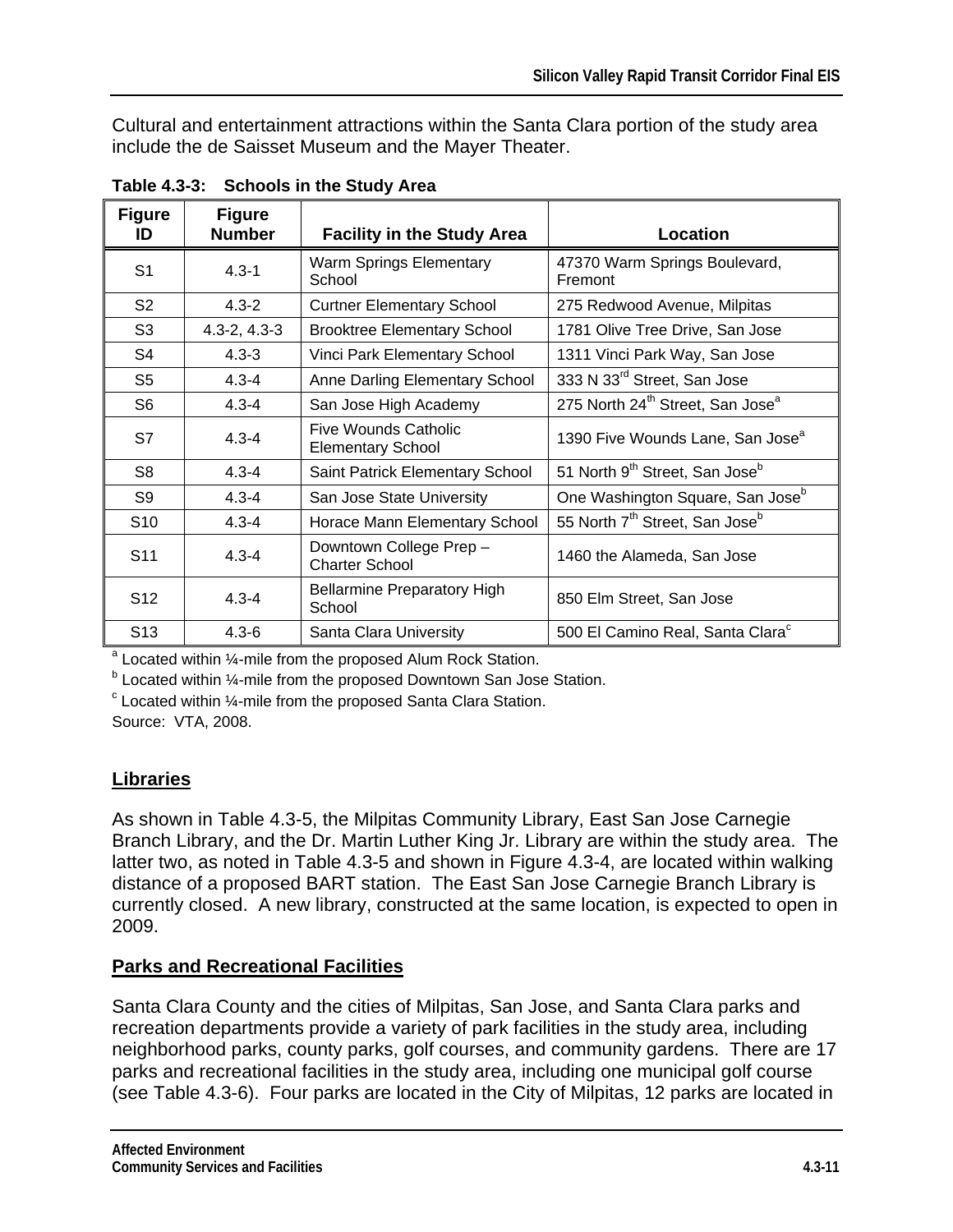the City of San Jose, and one park in the City of Santa Clara. As noted in Table 4.3-6 and shown in Figures 4.3-4 and 4.3-6, six parks are located within walking distance of a proposed BART station.

| <b>Figure</b><br>ID | <b>Figure</b><br><b>Number</b> | <b>Facility in the Study Area</b>                            | <b>Location</b>                                                                     |
|---------------------|--------------------------------|--------------------------------------------------------------|-------------------------------------------------------------------------------------|
| CC <sub>1</sub>     | $4.3 - 2$                      | <b>Milpitas Civic Center</b>                                 | 455 Calaveras Boulevard, Milpitas                                                   |
| CC <sub>2</sub>     | $4.3 - 2$                      | Milpitas City Hall                                           | 455 Calaveras Boulevard, Milpitas                                                   |
| CC <sub>3</sub>     | $4.3 - 2$                      | The Sal Cracolice Building/<br><b>Milpitas Senior Center</b> | 540 South Abel Street, Milpitas                                                     |
| CC4                 | $4.3 - 3$                      | <b>Watson Community Center</b>                               | 1082 Jackson Street, San Jose                                                       |
| CC <sub>5</sub>     | $4.3 - 4$                      | Portuguese Band and Social<br>Center                         | 100 North 27 <sup>th</sup> Street, San Jose <sup>a</sup>                            |
| CC <sub>6</sub>     | $4.3 - 4$                      | <b>Roosevelt Community Center</b>                            | 901 East Santa Clara Street, San Jose                                               |
| CC7                 | $4.3 - 4$                      | <b>Grace Baptist Church</b><br><b>Community Center</b>       | 484 East San Fernando Street, San Jose <sup>b</sup>                                 |
| CC <sub>8</sub>     | $4.3 - 4$                      | San Jose City Hall                                           | East Santa Clara Street, San Jose<br>(between $4th$ and $6th$ streets) <sup>b</sup> |
| CC <sub>9</sub>     | $4.3 - 4$                      | San Jose Museum of Art                                       | 110 South Market Street, San Jose <sup>b</sup>                                      |
| <b>CC10</b>         | $4.3 - 4$                      | Tech Museum of Innovation                                    | 201 South Market Street, San Jose <sup>b</sup>                                      |
| <b>CC11</b>         | $4.3 - 4$                      | San Jose McEnery Convention<br>Center                        | 150 West San Carlos Street, San Jose <sup>b</sup>                                   |
| CC12                | $4.3 - 4$                      | Civic Auditorium                                             | 145 West San Carlos Street, San Jose <sup>c</sup>                                   |
| CC13                | $4.3 - 4$                      | Center for the Performing Arts                               | 255 Almaden Boulevard, San Jose <sup>c</sup>                                        |
| CC <sub>14</sub>    | $4.3 - 4$                      | <b>HP Pavilion at San Jose</b>                               | 525 West Santa Clara Street, San Jose <sup>c</sup>                                  |
| CC15                | $4.3 - 6$                      | <b>SES Portuguese Society Hall</b>                           | 3995 The Alameda, Santa Clara                                                       |
| CC <sub>16</sub>    | $4.3 - 6$                      | Santa Clara Women's Club<br>Adobe                            | 3260 The Alameda, Santa Clara <sup>d</sup>                                          |
| CC <sub>17</sub>    | $4.3 - 6$                      | de Saisset Museum                                            | 500 El Camino Real, Santa Clara <sup>d</sup>                                        |
| CC <sub>18</sub>    | $4.3 - 6$                      | Mayer Theater                                                | 500 El Camino Real, Santa Clara <sup>d</sup>                                        |
| CC <sub>19</sub>    | $4.3 - 6$                      | Santa Clara County Superior<br>Court                         | 1095 Homestead Road, Santa Clara                                                    |

| Table 4.3-4: Civic, Community, and Cultural Facilities in the Study Area |  |  |
|--------------------------------------------------------------------------|--|--|
|                                                                          |  |  |

<sup>a</sup> Located within 1/<sub>4</sub>-mile from the proposed Alum Rock Station.

<sup>b</sup> Located within ¼-mile from the proposed Downtown San Jose Station.

 $\textdegree$  Located within  $\textdegree{\textdegree}$ -mile from the proposed Diridon/Arena Station.

<sup>d.</sup>Located within ¼-mile from the proposed Santa Clara Station. Source: VTA, 2007.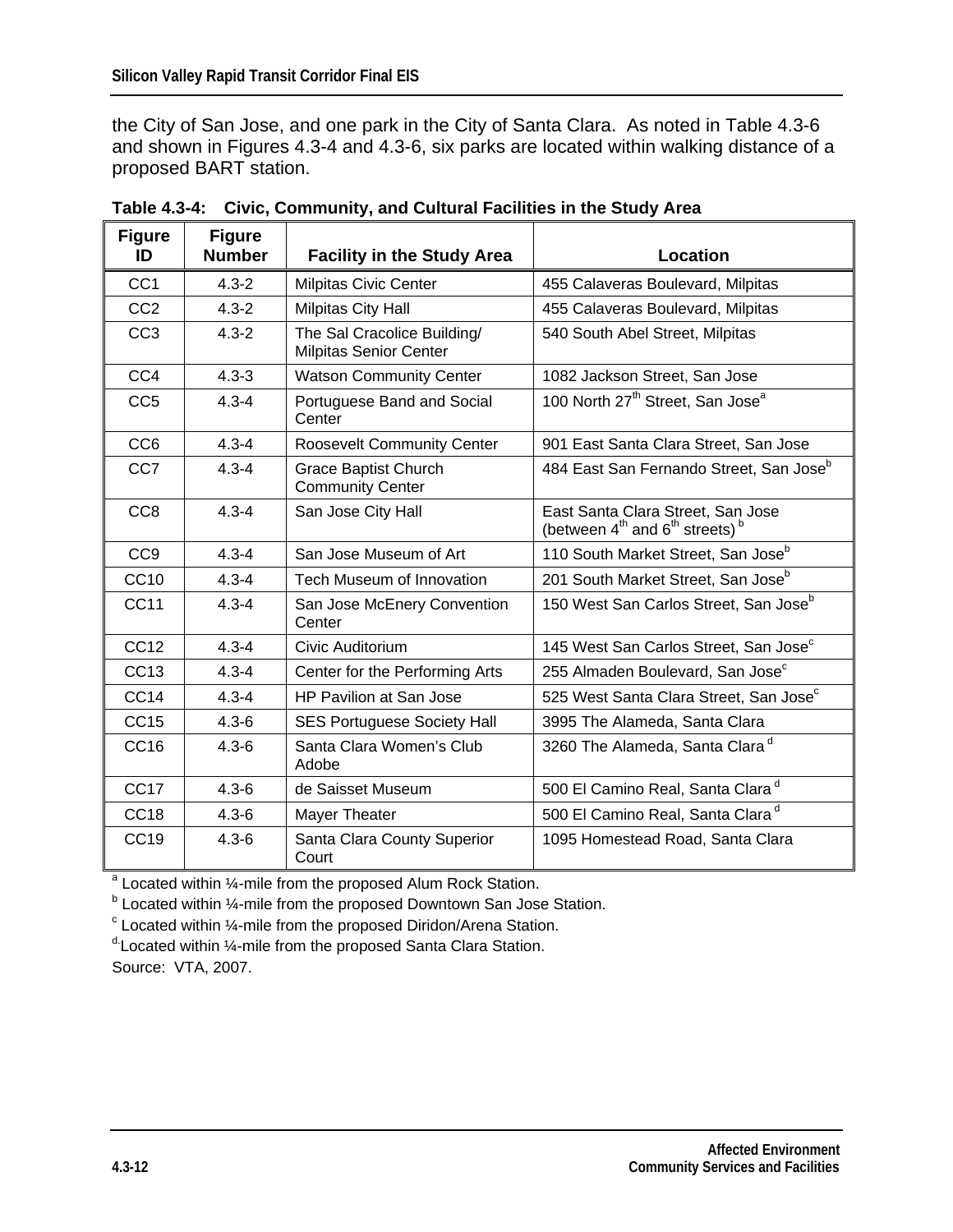| <b>Figure</b><br>ID | <b>Figure</b><br><b>Number</b> | <b>Facility in the Study Area</b>                                                                       | Location                                            |
|---------------------|--------------------------------|---------------------------------------------------------------------------------------------------------|-----------------------------------------------------|
| L1                  | $4.3 - 2$                      | <b>Milpitas Community Library</b>                                                                       | 40 North Milpitas Boulevard, Milpitas               |
| L <sub>2</sub>      | $4.3 - 4$                      | East San Jose Carnegie Branch<br>Library (Currently closed. New<br>library expected to open in<br>2009. | 1102 East Santa Clara Street, San Jose <sup>a</sup> |
| L3                  | $4.3 - 4$                      | Dr. Martin Luther King Jr. Library                                                                      | 152 East San Fernando Street, San Jose <sup>b</sup> |

**Table 4.3-5: Libraries in the Study Area** 

a Located within 1/<sub>4</sub>-mile from the proposed Alum Rock Station.

<sup>b</sup> Located within ¼-mile from the proposed Downtown San Jose Station.

Source: VTA, 2007.

| <b>Figure</b><br>ID | <b>Figure</b><br><b>Number</b> | <b>Facility in the Study Area</b> | Location                                                             |
|---------------------|--------------------------------|-----------------------------------|----------------------------------------------------------------------|
| P <sub>1</sub>      | $4.3 - 2$                      | Dixon Landing Park                | City of Milpitas                                                     |
| P <sub>2</sub>      | $4.3 - 2$                      | <b>Hall Memorial Park</b>         | City of Milpitas                                                     |
| P <sub>3</sub>      | $4.3 - 2$                      | Hidden Lake Park                  | North Milpitas Boulevard between Escuela<br>Parkway and Jacklin Road |
| P <sub>4</sub>      | $4.3 - 2$                      | Parc Metropolitan                 | City of Milpitas                                                     |
| P <sub>5</sub>      | $4.3 - 3$                      | <b>Brooktree Park</b>             | City of San Jose                                                     |
| P <sub>6</sub>      | $4.3 - 3$                      | <b>Flickinger Park</b>            | City of San Jose                                                     |
| P7                  | $4.3 - 3$                      | <b>Townsend Park</b>              | City of San Jose                                                     |
| P <sub>8</sub>      | $4.3 - 3$                      | San Jose Municipal Golf Course    | 1560 Old Oakland Road, San Jose                                      |
| P <sub>9</sub>      | $4.3 - 3$                      | Penitencia Creek County Park      | City of San Jose                                                     |
| P <sub>10</sub>     | $4.3 - 3$                      | <b>Watson Park</b>                | City of San Jose                                                     |
| P <sub>11</sub>     | $4.3 - 4$                      | Roosevelt Park                    | City of San Jose                                                     |
| P <sub>12</sub>     | $4.3 - 4$                      | St. James Park                    | City of San Jose <sup>a</sup>                                        |
| P <sub>13</sub>     | $4.3 - 4$                      | Plaza de Cesar Chavez             | City of San Jose <sup>a</sup>                                        |
| P <sub>14</sub>     | $4.3 - 4$                      | <b>McEnery Park</b>               | City of San Jose <sup>a</sup>                                        |
| P <sub>15</sub>     | $4.3 - 4$                      | Arena Green                       | City of San Jose <sup>b</sup>                                        |
| P <sub>16</sub>     | $4.3 - 4$                      | <b>Guadalupe River Park</b>       | City of San Jose <sup>b</sup>                                        |
| P <sub>17</sub>     | $4.3 - 6$                      | Larry J. Marsalli Park            | City of Santa Clara <sup>c</sup>                                     |

**Table 4.3-6: Parks and Recreational Facilities in the Study Area** 

<sup>a</sup> Located within 1/<sub>4</sub>-mile from the proposed Downtown San Jose Station.

<sup>a</sup> Located within ¼-mile from the proposed Diridon/Arena Station.<br><sup>c</sup> Located within 1/ mile from the proposed Sente Clare Station.

Located within ¼-mile from the proposed Santa Clara Station.

Source: VTA, 2007.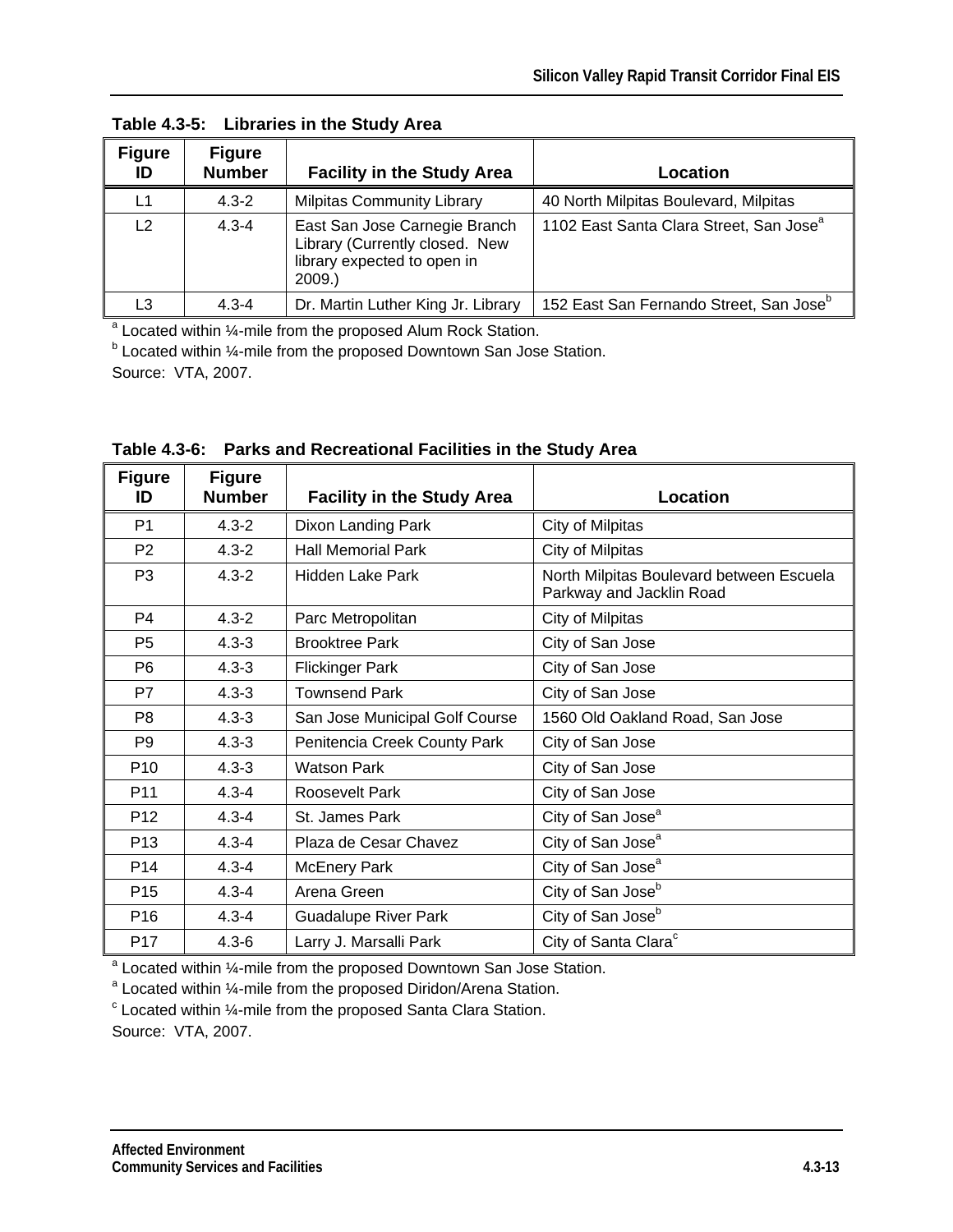### **Religious Institutions**

There are at approximately 53 religious institutions of various denominations located in the study area. These facilities, which often serve as community focal points, are identified in Table 4.3-7 and in Figures 4.3-1, 4.3-2, 4.3-5, and 4.3-6. The majority of these institutions (30) are located in the City of San Jose. Eighteen of these institutions are located in the City of Milpitas, with two religious institutions located in the City of Fremont. Three are located in the City of Santa Clara.

As noted in Table 4.3-7, three of the religious institutions in the study area are within walking distance of the proposed Alum Rock Station, sixteen are within walking distance of the proposed Downtown San Jose Station, one is within walking distance of the proposed Arena/Diridon Station, and three are within walking distance of the proposed Santa Clara Station.

| <b>Figure ID</b> | <b>Figure</b><br><b>Number</b> | <b>Facility in the Study Area</b>      | <b>Location</b>                                          |
|------------------|--------------------------------|----------------------------------------|----------------------------------------------------------|
|                  |                                |                                        |                                                          |
| R1               | $4.3 - 1$                      | Warm Springs Baptist Church            | 111 East Warren Avenue, Fremont                          |
| R <sub>2</sub>   | $4.3 - 1$                      | <b>First Baptist Church</b>            | 303 Hackamore Lane, Fremont                              |
| R <sub>3</sub>   | $4.3 - 2$                      | Living World Fellowship Church         | 1494 California Circle, Milpitas                         |
| R4               | $4.3 - 2$                      | Greater Love of God Church             | 159 Dixon Road, Milpitas                                 |
| R <sub>5</sub>   | $4.3 - 2$                      | First Baptist Church of Milpitas       | 200 Abbott Avenue, Milpitas                              |
| R <sub>6</sub>   | $4.3 - 2$                      | <b>Zion Church of Praise</b>           | 196 North Main Street, Milpitas                          |
| R7               | $4.3 - 2$                      | True Holiness Church of God            | 1067 Herman Street, Milpitas                             |
| R <sub>8</sub>   | $4.3 - 2$                      | <b>Bibles Way Apostolic Church</b>     | 82 North Main Street, Milpitas                           |
| R <sub>9</sub>   | $4.3 - 2$                      | <b>Crosspoint Chinese Church</b>       | 680 Calaveras Boulevard #690, Milpitas                   |
| R <sub>10</sub>  | $4.3 - 2$                      | Avatamaska Buddhist Lotus Society      | 50 South Main Street, Milpitas                           |
| R <sub>11</sub>  | $4.3 - 2$                      | Spring Valley Bible Church             | 220 South Main Street, Milpitas                          |
| R <sub>12</sub>  | $4.3 - 2$                      | <b>Emanuel Community Church</b>        | 346 South Abel Street, Milpitas                          |
| R <sub>13</sub>  | $4.3 - 2$                      | Jehovah's Witnesses                    | 300 South Hollow Drive, Milpitas                         |
| R <sub>14</sub>  | $4.3 - 2$                      | <b>India Community Center</b>          | 555 Los Coches Street, Milpitas                          |
| R <sub>15</sub>  | $4.3 - 2$                      | St. John Baptist Catholic              | 279 South Main Street, Milpitas                          |
| R <sub>16</sub>  | $4.3 - 2$                      | Zion Church of Praise                  | 195 North Main Street, Milpitas                          |
| R <sub>17</sub>  | $4.3 - 2$                      | Macedonia Missionary Baptist           | 121 Sinnott Lane, Milpitas                               |
| R <sub>18</sub>  | $4.3 - 2$                      | Bochasanwasi Swaminarayan              | 25 Corning Avenue, Milpitas                              |
| R <sub>19</sub>  | $4.3 - 2$                      | <b>Chinese Church in Christ</b>        | 399 South Main Street, Milpitas                          |
| R <sub>20</sub>  | $4.3 - 2$                      | <b>Genesis United Methodist Church</b> | 633 South Main Street, Milpitas                          |
| R <sub>21</sub>  | $4.3 - 5$                      | Mathis Memorial Church of God          | 264 North 27 <sup>th</sup> Street, San Jose <sup>a</sup> |

#### **Table 4.3-7: Religious Institutions in the Study Area**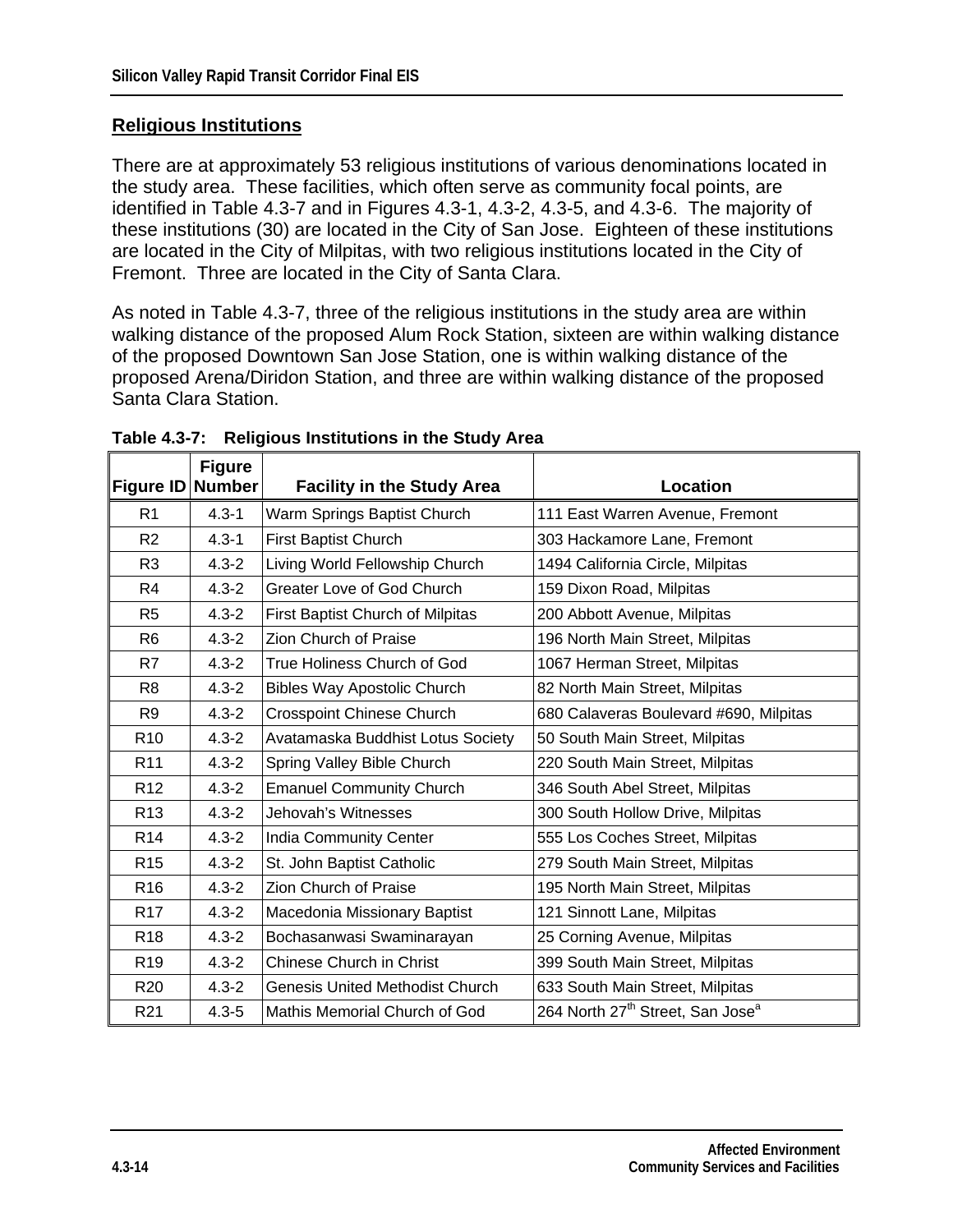| <b>Figure ID</b> | <b>Figure</b><br><b>Number</b> | <b>Facility in the Study Area</b>             | <b>Location</b>                                         |
|------------------|--------------------------------|-----------------------------------------------|---------------------------------------------------------|
| R22              | $4.3 - 5$                      | Five Wounds National Portuguese Church        | 1375 East Santa Clara Street, San Jose <sup>a</sup>     |
| R <sub>23</sub>  | $4.3 - 5$                      | Church of Living God                          | 1465 East San Antonio Street, San Jose <sup>a</sup>     |
| R <sub>24</sub>  | $4.3 - 5$                      | Greater St. John Baptist                      | 1230 East San Antonio Street, San Jose                  |
| R <sub>25</sub>  | $4.3 - 4$                      | San Jose First Vietnamese Church              | 102 South 21 <sup>st</sup> Street, San Jose             |
| R <sub>26</sub>  | $4.3 - 5$                      | First AME Zion Church                         | 95 South 20 <sup>th</sup> Street, San Jose              |
| R <sub>27</sub>  | $4.3 - 5$                      | Mt. Hermon AME Church                         | 12 South 14 <sup>th</sup> Street, San Jose              |
| R <sub>28</sub>  | $4.3 - 5$                      | Seventh Day Adventist Church                  | 425 East St. John Street, San Jose                      |
| R <sub>29</sub>  | $4.3 - 5$                      | San Jose Missionary Baptist                   | 499 East St. James Street, San Jose                     |
| R30              | $4.3 - 5$                      | St. Patrick's Cathedral                       | 389 East Santa Clara Street, San Jose                   |
| R31              | $4.3 - 5$                      | Church in San Jose                            | 124 South 11 <sup>th</sup> Street, San Jose             |
| R32              | $4.3 - 5$                      | <b>Grace Baptist Church</b>                   | 484 East San Fernando Street, San Jose                  |
| R33              | $4.3 - 5$                      | Church of Christ                              | 81 North 8 <sup>th</sup> Street, San Jose <sup>b</sup>  |
| R34              | $4.3 - 5$                      | Message of Peace Assembly                     | 246 North 7 <sup>th</sup> Street, San Jose <sup>b</sup> |
| R35              | $4.3 - 5$                      | Metropolitan Community Church                 | 65 South 7 <sup>th</sup> Street, San Jose <sup>b</sup>  |
| R36              | $4.3 - 5$                      | <b>Church of Jesus Christ</b>                 | 66 South 7 <sup>th</sup> Street, San Jose <sup>b</sup>  |
| R37              | $4.3 - 5$                      | First Christian Church                        | 80 South 5 <sup>th</sup> Street, San Jose <sup>b</sup>  |
| <b>R38</b>       | $4.3 - 5$                      | Apostolic Assembly of Faith                   | 77 North 5 <sup>th</sup> Street, San Jose <sup>b</sup>  |
| R39              | $4.3 - 5$                      | <b>First United Methodist Church</b>          | 24 North 5 <sup>th</sup> Street, San Jose <sup>b</sup>  |
| R40              | $4.3 - 5$                      | Seventh Day Adventist Church                  | 77 North 5 <sup>th</sup> Street, San Jose <sup>b</sup>  |
| R41              | $4.3 - 5$                      | Star of David Church                          | 80 South 5 <sup>th</sup> Street, San Jose <sup>b</sup>  |
| R42              | $4.3 - 5$                      | Antioch Baptist Church                        | 268 East Julian Street, San Jose <sup>b</sup>           |
| R43              | $4.3 - 5$                      | First Presbyterian Church                     | 49 North 4 <sup>th</sup> Street, San Jose <sup>b</sup>  |
| R44              | $4.3 - 5$                      | <b>First Unitarian Church</b>                 | 160 North 3 <sup>rd</sup> Street, San Jose <sup>b</sup> |
| R45              | $4.3 - 5$                      | Nuestra Senora De Guadalupe                   | 81 North 2 <sup>nd</sup> Street, San Jose <sup>b</sup>  |
| R46              | $4.3 - 5$                      | <b>Trinity Episcopal Cathedral</b>            | 81 North 2 <sup>nd</sup> Street, San Jose <sup>b</sup>  |
| R47              | $4.3 - 5$                      | La Iglesia De Cristo                          | 12 South 1 <sup>st</sup> Street, San Jose <sup>b</sup>  |
| R48              | $4.3 - 5$                      | St. Josephs Cathedral Basilica                | 80 South Market Street, San Jose <sup>b</sup>           |
| R49              | $4.3 - 5$                      | Templo la Hermosa of the Assemblies of<br>God | 56 South Montgomery Street, San Josed                   |
| <b>R50</b>       | $4.3 - 5$                      | Eckankar-CA Satsung                           | 871 Coleman Avenue, San Jose                            |
| R <sub>51</sub>  | $4.3 - 6$                      | Ambassadors of Christ Church                  | 500 El Camino Real, Santa Clara <sup>c</sup>            |
| R <sub>52</sub>  | $4.3 - 6$                      | Mission Santa Clara de Asis                   | 500 El Camino Real, Santa Clara <sup>c</sup>            |
| R53              | $4.3 - 6$                      | St. Clare's Church                            | 725 Washington Street, Santa Clara <sup>c</sup>         |

**Table 4.3-7: Religious Institutions in the Study Area** (Continued)

a Located within 1/<sub>4</sub>-mile from the proposed Alum Rock Station.

<sup>b</sup> Located within ¼-mile from the proposed Downtown San Jose Station.

 $\textdegree$  Located within  $\frac{1}{4}$ -mile from the proposed Santa Clara Station.

<sup>d</sup> Located within ¼-miles from the proposed Diridon/Arena Station.

Source: VTA, 2008.